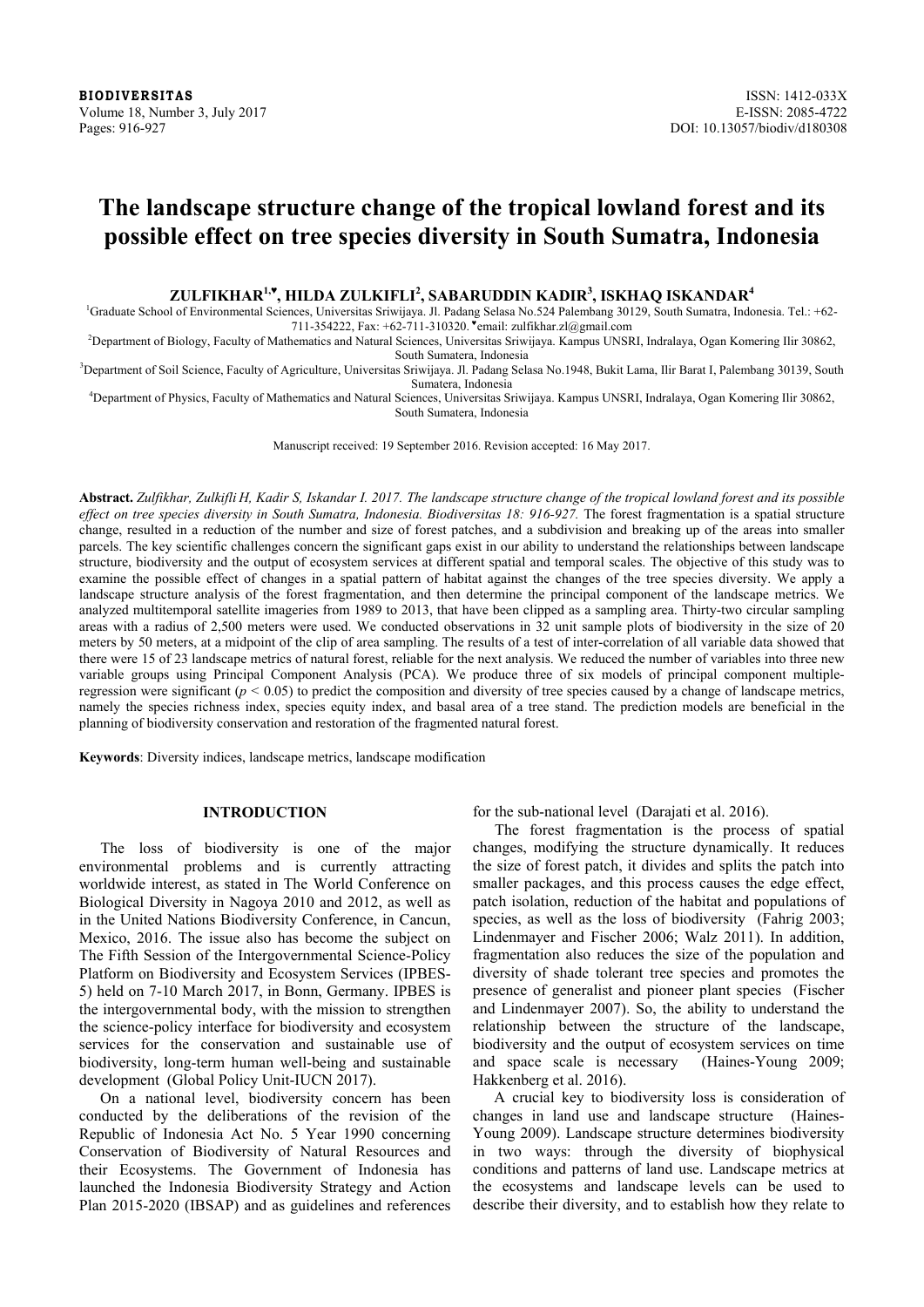species diversity (Walz and Syrbe 2013). However, most researchers do not separate the effects of habitat loss from the configurational effects of fragmentation, and this leads to ambiguous conclusions regarding the consequences of habitat configuration on biodiversity (Fahrig 2003).

Biological diversity, in all dimensions and facets, is tied up to habitats, which means that it needs a particular section of the earth's surface for their existence. Biological diversity is therefore always defined for a particular reference zone; and landscape structure is a fundamental element for the understanding of species diversity, and the dynamics of natural processes, such as the changing distribution patterns of species and habitats in space and over time, which are also a part of biological diversity (Walz 2011).

The development of mathematical tools to predict the dynamics of natural processes, such as tree species diversity is very useful because it provides early warnings to forest management unit and regulators to reduce the number of measuring sites. Accordingly, IUCN Species Survival Commission's Action Plan gives the direction of enhancing the necessity of developing prediction models (Supriatna 2008). Yet, tree species diversity has been tough to model because of different interactions between biotic and abiotic variables (Walz 2011).

The PCA has been used in recognizing environment patterns; in this case, it configurationally effects fragmentation phase. The PCA has some advantages, which can eliminate the correlation (correlation  $= 0$ ), so that the problem of multicollinearity may completely be resolved in clean; and it can be used on various research conditions and types of data. In addition, it can be used without reducing a variable number of the origins. Although the regression analysis with PCA has a higher difficulty level, the conclusion, however, is more accurate (Soemartini 2008). The multivariate statistical technique transforms the original data set into a set of linear combinations of the original variables. The uncorrelated new variables, designated by principal components, account for the majority of the variance (Sousa et al. 2007).

Nowadays, tropical lowland forest of Sumatra is diminishing rapidly. An average of about 100,416 hectares per year (1.75% per year) of primary forest of Sumatra has lost within 12 years (Margono et al. 2014). Amongst remaining forest areas in Sumatra Island, the Meranti Dangku landscape is one of the remnant forest areas in South Sumatra. The rate of deforestation in 1989 to 2013 is in the range of 4.32 to 12.75 % per year (Zulfikhar et al. 2017). Deforestation, especially of the near-primary forest, causes biodiversity losses that are impossible to be compensated with other land uses (Clough et al. 2016).

There are at least three ecosystem functions of the Meranti-Dangku landscape, namely the habitat area for wildlife conservation, the area for restoration of natural forest, and the area allocated for the forest plantation. Up to now, the fragmentation and habitat loss still continue. This landscape could become an essential ecosystem, which is rich in biodiversity, but it is increasingly threatened and driven to the extinction.

In this study, effects of habitat loss were differentiated from configurational implications of the fragmentation phase, so it would not result in inevitable ambiguous conclusions regarding the effects of habitat configuration of the landscape metrics on biodiversity. The objective of this study is to examine the possible effect of changes in the spatial pattern of habitat continuum in Meranti-Dangku landscape structure on the changes of the tree species diversity.

## **MATERIALS AND METHODS**

#### **Study area**

The study was conducted in Meranti-Dangku landscape, which was a tropical lowland forest ecosystem in South Sumatra Province, Indonesia. This landscape was located at 103<sup>0</sup>00'-103<sup>0</sup>50' East and 2<sup>0</sup>05'-2<sup>0</sup>35' South, or, in UTM Coordinate System, it was at Zone 48S; 278000-380000 Easting and 9765000-9710000 Northing, within an area of 209,619 hectares (Figure 1). The Meranti-Dangku landscape covers forest with two different functions, i.e. as a production forest (covering an area of 157,228 hectares) and as a wildlife conservation forest (covering an area of 52,392 hectares).

#### **Research procedures**

The initial phase of the study was to carry out an assessment of configurational effects on fragmentation to find out the principal components of the spatial transformation process towards landscape metrics configuration in fragmentation phases. The framework and the stages of research methodology is presented in Figure  $\mathcal{L}$ 

There were two main activities undertaken, first, the identification of the landscape structure, which was done by performing data interpretation of Landsat imagery to produce a map of land cover, and by making an example area in the form of a circle with a radius of 2.500 meters to analyze the indicators of metrics landscape. Second, the identification of forest structure, to get the composition and diversity of tree species. At this moment, it was conducted the creation of field sample plot, in the size of 20 x 50 meters and with the position at the midpoint of circular clips.

Identification of landscape structure was to assess the configurational effects of fragmentation at habitat level. Thirty-two units of sampling area in a circular clip were created on multi-temporal land cover maps, which were based on the medium resolution of Landsat satellite imagery, and on object-based image analysis method to generate multi-temporal characteristics of landscape metrics with composition and configuration indicators of landscape structure of natural forest changes.

Identification of forest structure was to assess the habitat loss effects and to measure of species diversity, namely the index of richness, abundance, and equity, basal area and stands density of trees species.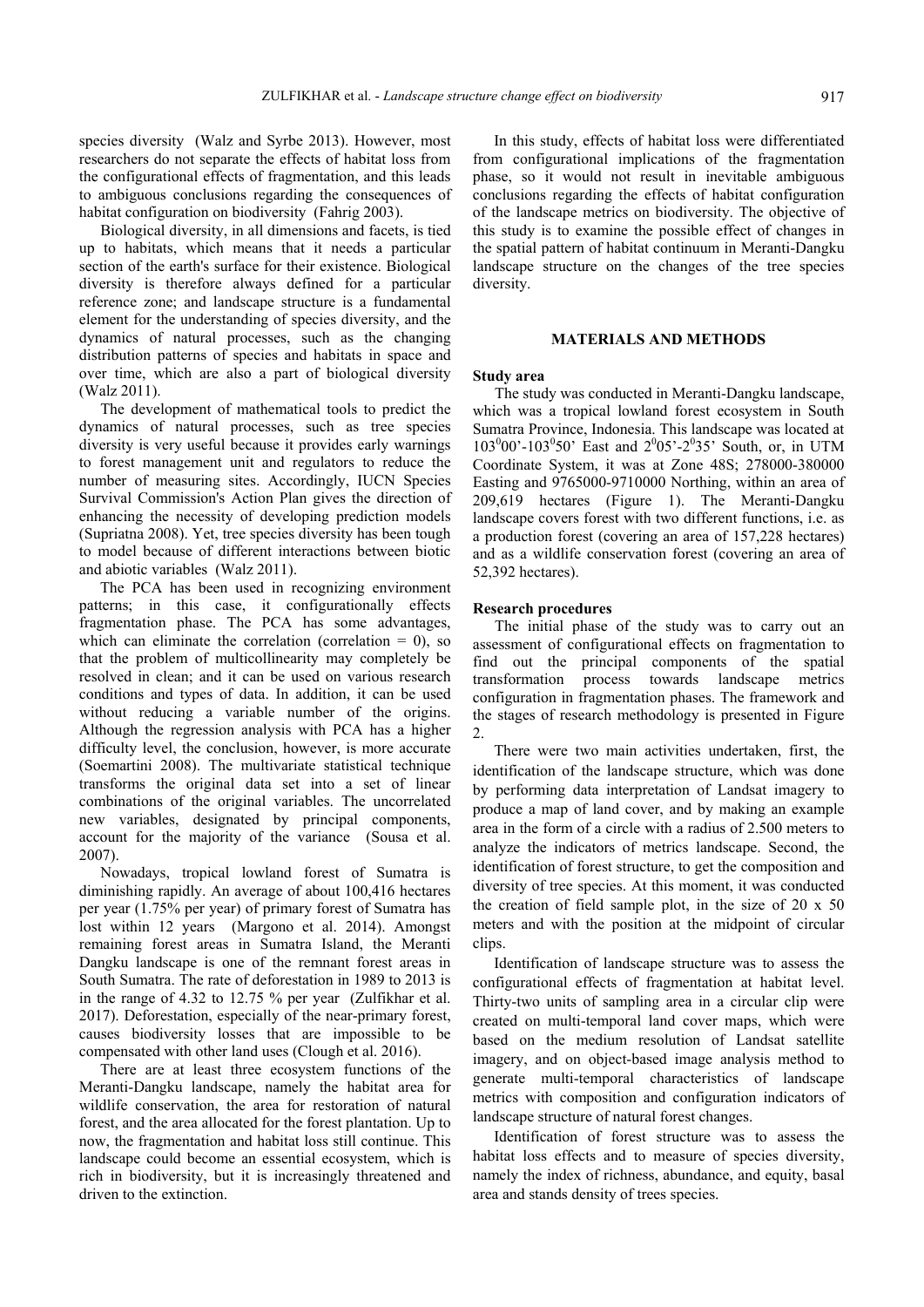Landscape metrics were used more and more frequent as integrative indicators at the landscape scale to assess the state of biodiversity, to monitor landscape change, and to evaluate the impact of land use change on biodiversity. They were also used for habitat modeling. Targeted indices can provide specific information about the underlying processes (Walz and Syrbe 2013).

The next step was regression analysis of tree species diversity as a dependent variable, and configurational effect of forest fragmentation on independent variables, using the principal component multiple linear regression models.

The process of data analysis in this research is supported by software for object-based images analysis (OBIA), FRAGSTATS ver 4.2 for the analysis of the spatial structure of landscape metrics, GIS software for spatial data processing and mapping, and statistical packed software.



**Figure 1**. The tropical lowland forest ecosystem of Meranti-Dangku landscape, district of Musi Banyuasin, South Sumatra Province, Indonesia



**Figure 2**. The framework and the research procedures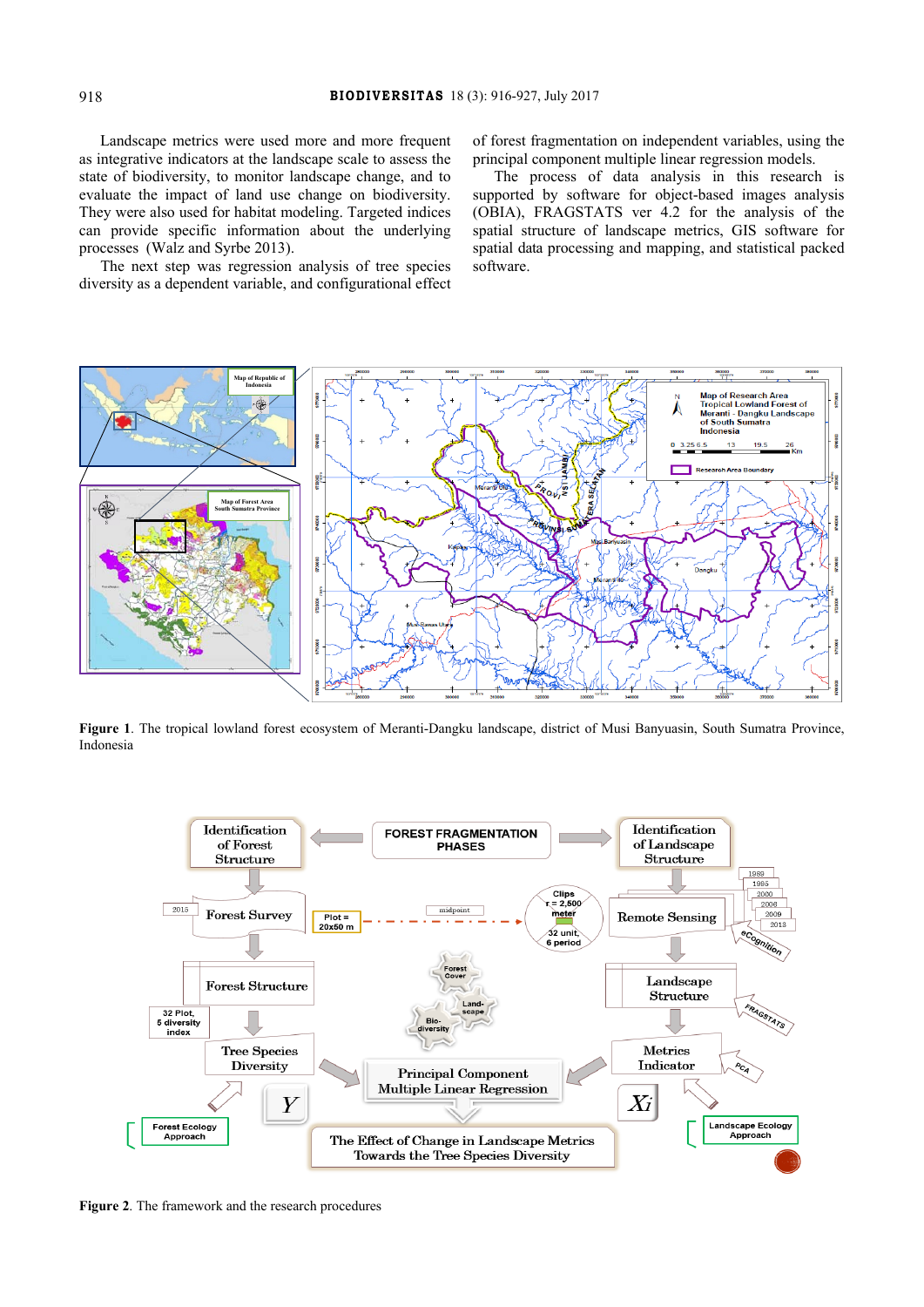**Table 1.** Types of satellite imagery and date of acquisition used in this study.

| <b>Satellite</b><br>imagery | Path-<br>row | Data<br>type | Date of data acquisition |
|-----------------------------|--------------|--------------|--------------------------|
| Landsat 5. TM.              | 125-062      | L1, T        | September 6, 1989        |
| Landsat 5. TM.              | 125-062      | L1, T        | March 19, 1995, and      |
|                             |              |              | September 11, 1994       |
|                             |              |              | (subset for cloud cover  |
|                             |              |              | free)                    |
| Landsat 5. TM.              | 125-062      | L1, T        | May 25, 2000             |
| Landsat 5. TM.              | 125-062      | L1, T        | May 15, 2006             |
| Landsat 5. TM.              | 125-062      | L1, T        | November 9, 2009         |
| Landsat 5. TM.              | 125-062      | L1, T        | August 7, 2013           |

## **Materials**

Land-use and cover type map resulted from the interpretation of satellite imagery data. The satellite imagery data of Landsat 5 Thematic Mapper (TM) that has sourced from the National Institute of Aeronautics and Space (LAPAN) were used in this research (Table 1).

Other data were obtained from the forest survey, namely to measure the diameter of all tree stands greater than or equal to 10 centimeters, while botanical identifications of tree species were conducted in the Research Center for Biology, Indonesia Institute of Sciences (LIPI), Cibinong, Bogor, West Java, Indonesia. Data is used for checking the results of the land cover type classification, either from the secondary data or field survey data.

### **Procedures**

The analysis was conducted based on changes in vegetation's coverage and land use from a series of satellite imagery maps on a medium resolution. The change detection method of the land cover type "again-being" was done in post classification (post-classification comparison = PCC), namely comparison analysis of land cover classification at the time  $t_1$  and  $t_2$  (Liu et al. 2004; Liu and Zhou 2004).

The Object Base Image Analysis (OBIA) method was used in the satellite image analysis and was processed using eCognition Developers 64 software (Trimble). The pre-requisite for classification was segmentation of the image, which was done by subdividing the image into a separate area (Blaschke 2010; Frohn et al. 2011). In the setting of the scale parameters, colors, and shapes, and in the data processing, multi-resolution segmentation algorithm was used, with the scale parameter  $= 10$ , the color and shape factor  $= 0.1$ , and the compactness and smoothness =  $0.5$  (Weih and Riggan 2010; Laliberte et al. 2004).

The ground truthing for land use type classification was checked with Global Positioning System (GPS) Garmin<sup>™</sup> Oregon 550 series, work map, and a draft of land use type classification map from the satellite imagery. Total 620 random points were planned on the map for a field inspection plan, 510 points were observed in the field and used as a training area, the rest 110 points could not be accessed, and 444 points were used for testing the accuracy of forest cover mapping.

The objects classification was done by using the nearest neighbor classifiers method, based on the user-selected samples, which was obtained from the training area in field survey (ground truth), and the land use type classification for interpretation of image analysis was using the Indonesian National Standard (National Standardization Agency of Indonesia 2014).

To analysis the accuracy of an image, Matrix Error was used on the map of object-based classification results, which included overall accuracy, producer's accuracy and user's accuracy for each class of the coverage, and the accuracy of the Kappa (Liu and Zhou 2004; Vorovencii 2014).

## **Forest landscape metrics**

In this research, the spatial structure change of the landscape metrics was investigated entirely using 43 indicators at Class level. It was grouped as follow: Area-Edge has 7 indicators, Landscape Shape has 6 indicators, Core Area has 7 indicators, Isolation has 2 indicators. Subdivision has 5 indicators, Aggregation has 7 indicators, and at Landscape level grouped in the Diversity has 9 indicators. Initially, all indicators of the landscape metrics were screened by removing the zero value and unavailable (N/A) data to get the indicators that will be used in a next analysis process. The indicators of landscape metrics were used to determine composition and configuration of the landscape structure. Afterward, they were used to determine fragmentation level, changes of the forest connectivity, and the occurrence of forest habitat isolation, in the respective series of the years of satellite imagery data acquisitions, according to Forman (1995), and software FRAGSTATS ver 4.2 was used (McGarigal et al. 2002).

All parameters of the forest fragmentation were measured and analyzed within 32 units of the circular clip of the sampling area, with a radius of 2.500 meters (area of 1.964,29 hectares) on the multi-temporal of land cover type map. We used 6 series data acquisition and 32 units of the circular clip, so total samples were 192. For computation of the landscape metrics, the land cover patch was delineated by applying 8 neighbor rules to guarantee that linear patches along a direction diagonal to the grid axes were identified as a single patch. Each circular clip was analyzed separately, and the circular boundaries were not counted as edges. The Proximity and Similarity Metrics, as well as the Connectance Index, were computed using search radii and threshold distances of 2.500 meters, respectively (Schindler et al. 2008; Schindler et al. 2013)

#### **Reduction of the landscape metrics indicator**

Factor analysis attempts to identify underlying variables, or factors, that explain the pattern of correlations within a set of observed variables.

Before PCA, a test of inter-correlation of all variables was conducted, with the requirement that all the intervariable correlation test should be correlated very significant ( $p = 0.01$ ). The variables that did not meet very significant inter-variable correlation (*p =* 0.01) was removed from dataset. Further testing in the PCA with the following proviso: all elements input with Kaiser-Meyer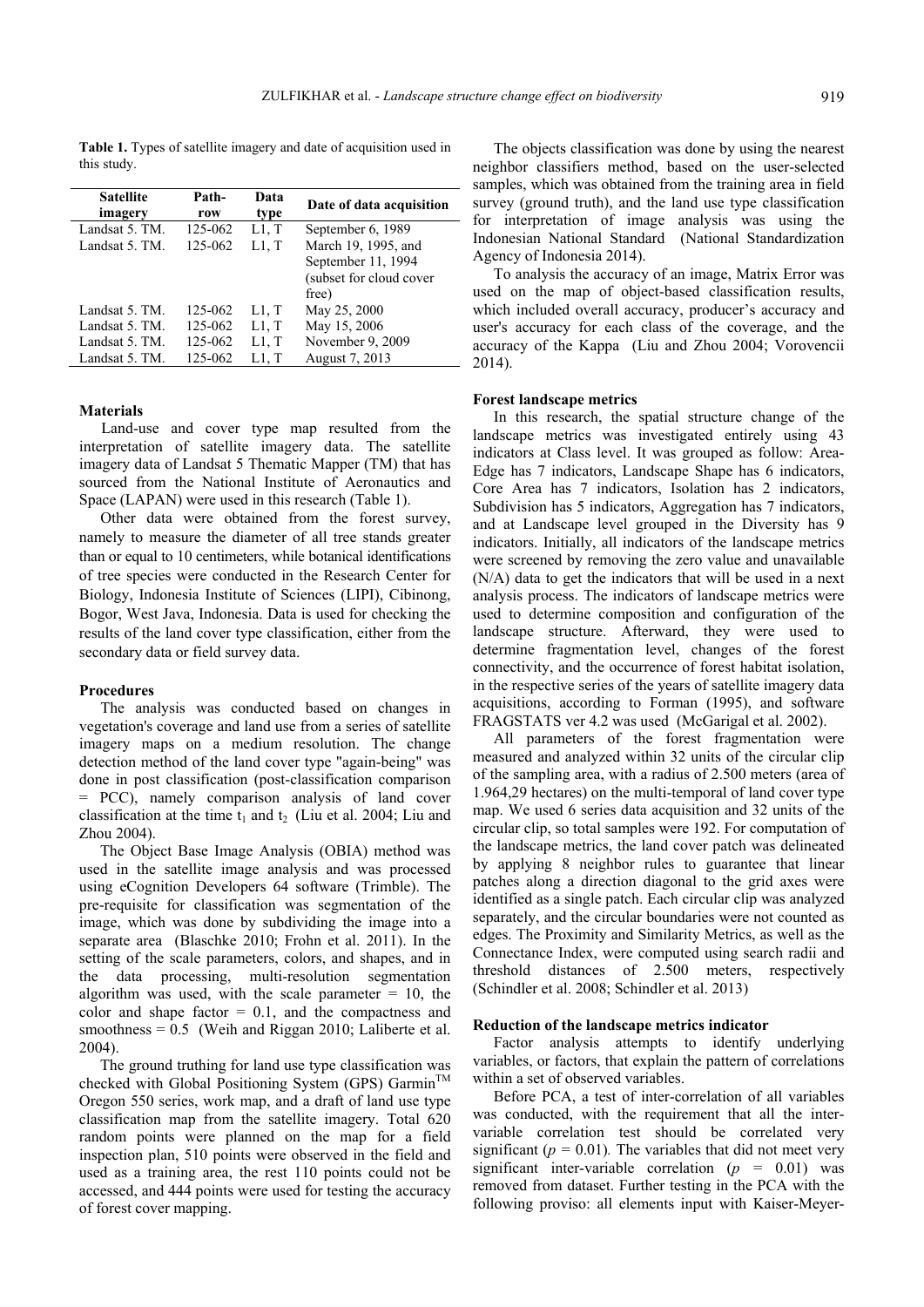Olkin on a measure of sampling adequacy must be higher than 0.5 (> 0.5), Bartlett's Test of Sphericity with significance test must be higher than  $0.005 \leq 0.005$ ), and Communalities of each variable must be higher than 0.600. If a variable did not meet the above requirement, then that variable was discarded, and the process of PCA was repeated.

To determine the principal component of the factors, the variable was extracted using PCA method. The eigenvalue of the factor should be greater than 1.0, rotation method of Varimax of the axes with Kaiser Normalization and Rotation converged in 5 iterations. The metrics with the highest absolute loading more than 0.500 was defined as a representative and included in following analysis (Schindler et al. 2008).

PCA attempts to identify underlying variables, or factors, that explain the pattern of correlations within a set of observed variables. PCA is often used in data reduction to identify a small number of factors that explain most of the variance; that were observed in a much larger number of manifest variables, in determining the principal component of factors of forest landscape metrics changes.

### **The vegetation analysis**

The vegetation analysis in this research was done using primary data from the observation of the field of sample plot, i.e. the tabular data and the quantitative method of vegetation analysis, and the data processing software used Microsoft Excel 2013 and Pivot Table.

Species accumulation curves show the rate at which new species are found within a community and can be extrapolated to provide an estimate of species richness. This plots the cumulative number of species recorded as a function of sampling effort (i.e. collected number of individuals or a cumulative number of samples). The order in which samples was included in a species accumulation curve will influence the overall shape (Henderson 2003).

Biodiversity indicators can be divided into indicators relating to species diversity (number and distribution of species) and those that describe the characteristics of ecosystem diversity on the basis of land use structure (Walz and Syrbe 2013).

The diversity is fewer than the notation of the effective number of species present, and the entropy, which is the logarithm of diversity numbers, is equivalent but is less easy to be visualized and consequently less suitable for general use (Hill 1973; Chao et al. 2014).

$$
Na = (p_1^a + p_2^a + \ldots + p_n^a)^{l/(1-a)}
$$

Where:

*Na* = Hill's Diversity Number  $a = -\infty, 0, 1, 2, \ldots, \infty$  $p =$  proportional abundance of each species  $pi)$  $i = \text{species-1}, 2, 3, \dots, n$ 

The summary of the general rule is as follows:

- $N-\infty$  = reciprocal of the proportional abundance of the rarest species.
- $N_0$  = indicates species richness a total number of species present in sample plot.
- $N_1$  =  $exp(-\sum pi \ ln(pi))$  =  $exp(H)$ , where *H* is Shannon's entropy.
- $N_2$  = reciprocal of Simpson's dominance index: i.e.  $1/(p_1^2 + p_2^2 + ... + p_n^2)$ .
- $N\infty$  = reciprocal of the proportional abundance of the commonest species. It is also called as the dominance index.

 $N_0$  indicates species richness,  $N_1$  indicates an effective number of species (true diversities), where  $N_l$  gives less weight to the rare species than  $N_0$ , which, in fact, has equal weight with all species, independent of their abundance. *N2*  indicates abundance distribution of species, and  $N<sub>2</sub>$  gives more weight to the abundance of common species than *N1*. An important consequence is that for the description of the community, we should express measures of diversity on a uniform scale. That is to say; we should use the reciprocal of Simpson's index  $N_2$  or conceivably the generalized entropy  $H_2 = \ln(N_2)$  (Hill 1973).

# **RESULTS AND DISCUSSION**

Factor analysis attempts in identifying underlying variables or factors explain the pattern of correlations within 23 observed variables of the landscape metrics indicator, and the reduction of the variable data are to identify a small number of factors that explain most of the variance that found in a much larger number of manifest variables.

## **Reduction of the landscape metrics indicator**

Factor analysis attempts to identify underlying variables, or factors, that explain the pattern of correlations within a set of observed variables.

Inter-correlation test of all variables subtracted 23 original variables into 15 variables. Subsequently, the PCA reduced 15 variables into 3 principal components (PC), which was based on initial eigenvalues  $= 1.741$ , and the percentage of cumulative variance  $= 84.28\%$ . It means, the three factors having an eigenvalue of 1.741 can be described as 84.28% of total communalities. The eigenvalues showed the relative importance of each factor in calculating the variance of the 15 analyzed variables. The fourth factor has an eigenvalue of 0.988 (less than 1).

The scree plot displayed the eigenvalues associated with a component in descending order versus the number of the component. We can use scree plots in PCA to visually assess which components explain most of the variability in the data (Figure 3).

The rotated component matrix and component's matrix score tables were utilized in defining the new variables for the respective component, were declared as a new variable and as a function of the variables in each component, which were used for following analysis (Table 2).

The results showed the principal component of the factors of change in landscape metrics, and they determined 3 components, as representative of original 15 variables of the landscape metrics indicators, which have significant roles in the change of spatial structure in the forest fragmentation phases.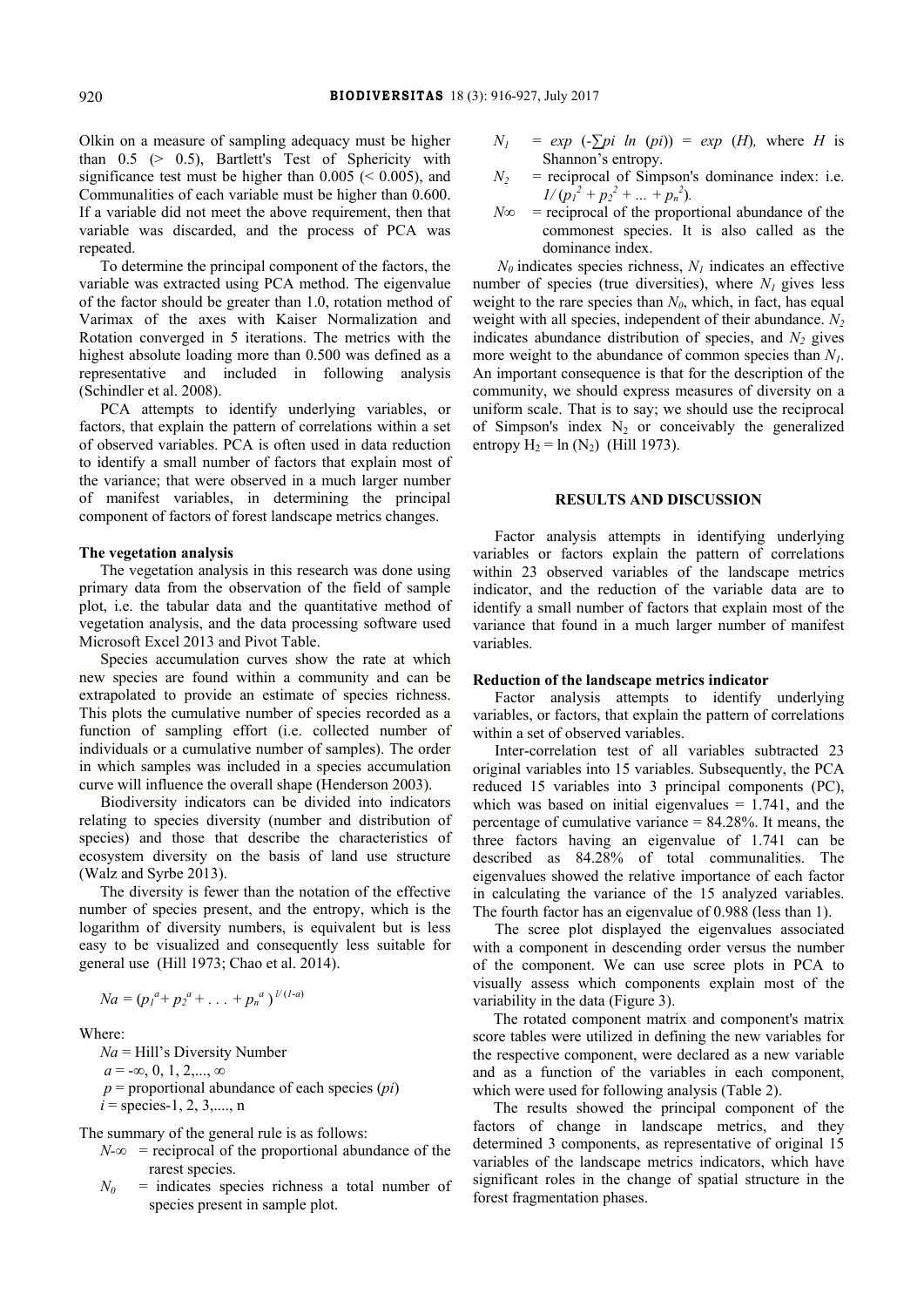

**Figure 3.** Scree plot

By using the data in the Component's Matrix Score (Table 2), the multiple regression models for each principal component were created. Thus, even though it has produced a new variable in the variable group of the principal component, it still can be analyzed to understand each variable contribution of the origin of the new variables.

# **Description of new variables of the landscape metrics after PCA**

The definition of new metrics measures of each component factors of the metrics that were resulted from PCA was a series of definitions of variables incorporated in the group variables as follows:

#### *Dimension metrics* (*PC<sub>1</sub>*)

PC1 had a group of 6 variables, and the new variable is called as a Dimension Metrics. The original variables consisted of Simpson's equity index (SIEI), Simpson's diversity index (SIDI), Contagion Index (CONTAG), Division (DIVISION), Effective Mesh Size (MESH), and Largest Patch Index (LPI).

The Contagion is high when a single class occupies a very high percentage of the landscape and vice versa. The division (DIVISION) is based on the cumulative patch area distribution and interpreted as the probability that two randomly chosen pixels in the landscape not situated in the same patch of the corresponding patch type. Effective Mesh Size (MESH) is based on the cumulative patch area distribution and it is interpreted as the size of the patches when the corresponding patch type subdivided into S patches, where S is the value of the splitting index. Largest Patch Index (LPI) quantifies the percentage of total landscape area comprised by the largest patch (McGarigal and McComb 1995; Walz 2011). This group represents a collection of metrics closely allied to the aggregation metrics that describe the degree of subdivision of the class level.

#### *Shape metrics (PC<sub>2</sub>)*

PC2 had group of 5 variables, and the new variable is called as a Shape Metrics; the original variables was namely: Contiguity index (CONTIG) indicating the size of spatial connectedness or transmission the patch of forest in forest patches of other individuals; the Number of Patches (NP) indicating a particular type of patch is a simple measure of the level of subdivision or the fragmentation of forest patch types; the Patch Density (PD) which is limited, but fundamental, indicating an aspect of landscape pattern.

Patch density has the same basic utility as an index, except that it expresses a number of patches per unit area that facilitates comparisons among landscapes of various size. The amount of information of a particular type of patch will be more meaningful if there are added information about the area, distribution, or a density of

**Table 2.** Rotated component matrix of the factors of the landscape metrics, and the multiple-regression models of new variable of the forest fragmentation phases

| Component      | Variable         | Loading | Coefficient | <b>New Variable</b>                  | <b>Multiple-regression Models</b>                                                               |
|----------------|------------------|---------|-------------|--------------------------------------|-------------------------------------------------------------------------------------------------|
|                | <b>SIEI</b>      | $-936$  | $-.300$     | $PC_1 = Dimension$<br><i>Metrics</i> | $PC_1 = -0.300$ SIEI-0.292SIDI + 0.297CONTAG -<br>$0.116$ DIVISION + $0.108$ MESH + $0.077$ LPI |
|                | <b>SIDI</b>      | $-926$  | $-.292$     |                                      |                                                                                                 |
|                | <b>CONTAG</b>    | .921    | .297        |                                      |                                                                                                 |
|                | <b>DIVISION</b>  | $-.691$ | $-.116$     |                                      |                                                                                                 |
|                | <b>MESH</b>      | .673    | .108        |                                      |                                                                                                 |
|                | <b>LPI</b>       | .622    | .077        |                                      |                                                                                                 |
| $\overline{2}$ | <b>CONTIG MN</b> | .853    | .292        | $PC_2$ = Shape Metrics               | $PC_2 = 0,292$ CONTIG MN - 0.277 NP - 0.276 PD +<br>$0.291$ SHAPE $MN + 0.211$ GYRATE $MN$      |
|                | NP               | $-.830$ | $-.277$     |                                      |                                                                                                 |
|                | <b>PD</b>        | $-.828$ | $-.276$     |                                      |                                                                                                 |
|                | <b>SHAPE MN</b>  | .805    | .291        |                                      |                                                                                                 |
|                | <b>GYRATE MN</b> | .746    | .211        |                                      |                                                                                                 |
| 3              | <b>PLADJ</b>     | .925    | .387        | $PC_3 = Aggregate$<br>Metrics        | $PC_3 = 0.387PLADJ + 0.380AI + 0.185 CA + 0.177$<br><b>PLAND</b>                                |
|                | AI               | .913    | .380        |                                      |                                                                                                 |
|                | <b>CA</b>        | .694    | .185        |                                      |                                                                                                 |
|                | <b>PLAND</b>     | .690    | .177        |                                      |                                                                                                 |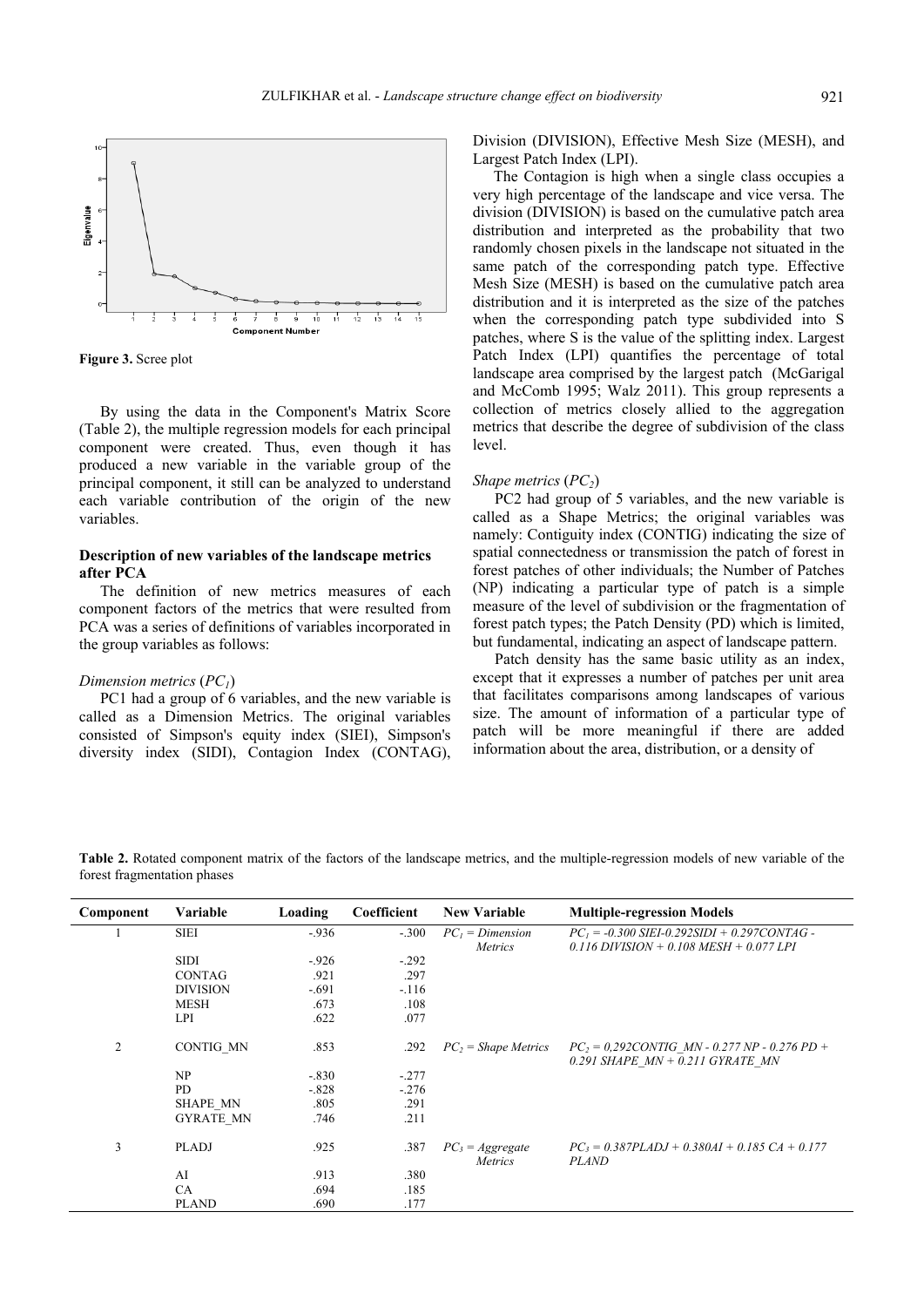patch. Landscape Shape Index (SHAPE) is indicated by a standardized measure of total edge or edge density that adjusts the size of the landscape. The Radius of Gyration (GYRATE\_MN) is indicated by the size of an expansion patch, so it is affected by the size of the patch and patch density, so it gives the size of the continuity of the landscape (also known as the correlation length) that represents the average landscape transferability for an organism that is limited to remain in a single patch. In particular, it gives the average distance that an organism can move from a random starting point and travel in a random direction without leaving the patch (McGarigal and McComb 1995; Walz 2011).

# *Aggregate metrics* (*PC3*)

PC3 had a group of 4 variables, and we call the new variable as an Aggregate Metrics, where the original variables, namely Percentage of Like Adjacencies (PLADJ), Class Area (CA), Aggregation index (AI), and Percentage of the Landscape (PLAND).

The percentage of like adjacencies (PLADJ) is calculated from the adjacency matrix, which shows the frequency of different pairs of patch types (including like adjacencies between the same patch types) appearing sideby-side on the map. Aggregation index (AI) is calculated from an adjacency matrix, which shows the frequency of different pairs of patch types (including like adjacencies between the same patch types) appearing side-by-side on the map. Class Area (CA) is a measure of landscape composition; specifically, how much the landscape is comprised of a particular patch type, and in addition, to its direct interpretive value. The percentage of the landscape (PLAND) quantifies the abundance of a proportional forest patch type in the landscape, more precisely by measuring the composition of the landscape rather than the broad classes of patches, to compare between the landscape of any size (McGarigal and McComb 1995; Walz 2011).

#### **Diversity indices of forest tree species**

Identification of diversity indices of forest tree species was presented on a community level, of which the indicators are measured as surrogates for the environmental end points, such as biodiversity.

The results of the calculation of the diversity index, abundance and forest tree species equity apportionment on each plot sampling are shown in Table 3.

The use of indicator species to monitor or assess environmental conditions is a firmly established tradition in ecology, environmental toxicology, pollution control, agriculture, forestry, and wildlife and range management, but this tradition has encountered many conceptual and procedural problems (Noss 1999).

### **Relations between landscape metrics and tree species diversity**

The result of studies in the linkages and variables of the relationship, as a species diversity and patterns of species

distribution as the dependent variable, and the metrics indicators as independent variables at the community level and ecosystem is presented in Table 4.

The principal component regression models that were used in the analysis of relations between the dependent variables (Hill's Diversity Number) and 3 new variables, the  $PC_1$ ,  $PC_2$ , and  $PC_3$ , could be read as follows: the results of the multiple regression show that variables in Table 4 are statistically significant in predicting a dependent variable, with degree of freedom (*df1; df2*)*,* F test value *= n*, significant level ( $p = i$ ), and coefficient of determination  $R^2 = d$ .

The variables added statistically significant to the prediction  $Y_1$ ,  $Y_4$ , and  $Y_6$ ,  $(p < 0.05)$ , and but, they were statistically non-significant to prediction  $Y_2$ ,  $Y_3$  and  $Y_5$ respectively as the principal component regression model as in Table 4.

**Table 3.** Index of biodiversity of tree species

| Plot                    | Hill's         | <b>True</b> | Abun-          | <b>Equity</b> |      | BA       |  |
|-------------------------|----------------|-------------|----------------|---------------|------|----------|--|
| code                    | diver-sity     | diver-      | dance          | $E_{0,1} =$   | N/ha | $m^2/ha$ |  |
|                         | number         | sities      |                | $N_0/N_1$     |      |          |  |
|                         | $\mathbf{N}_0$ | $N_1$       | $\mathbf{N}_2$ |               |      |          |  |
| 1                       | 17.00          | 11.98       | 8.45           | 1.42          | 350  | 22.17    |  |
| $\overline{\mathbf{c}}$ | 32.00          | 25.41       | 19.77          | 1.26          | 550  | 27.15    |  |
| 3                       | 1.00           | 1.00        | 1.00           | 1.00          | 290  | 0.48     |  |
| $\overline{\mathbf{4}}$ | 41.00          | 41.00       | 41.00          | 1.00          | 410  | 27.06    |  |
| 5                       | 25.00          | 19.78       | 15.09          | 1.26          | 400  | 19.68    |  |
| 6                       | 15.00          | 8.08        | 4.92           | 1.86          | 500  | 7.45     |  |
| 7                       | 14.00          | 6.79        | 4.27           | 2.06          | 470  | 15.52    |  |
| 9                       | 28.00          | 23.64       | 19.46          | 1.18          | 430  | 25.46    |  |
| 10                      | 36.00          | 32.07       | 28.17          | 1.12          | 520  | 22.56    |  |
| 273                     | 14.00          | 5.80        | 4.25           | 2.41          | 920  | 5.82     |  |
| 290                     | 20.00          | 12.17       | 7.17           | 1.64          | 440  | 19.01    |  |
| 291                     | 15.00          | 12.65       | 9.31           | 1.19          | 370  | 14.21    |  |
| 316                     | 21.00          | 18.84       | 16.86          | 1.11          | 310  | 6.52     |  |
| 319                     | 22.00          | 20.00       | 18.28          | 1.10          | 350  | 17.96    |  |
| 351                     | 23.00          | 15.89       | 11.02          | 1.45          | 460  | 11.21    |  |
| 354                     | 27.00          | 19.62       | 13.16          | 1.38          | 500  | 17.92    |  |
| 356                     | 18.00          | 18.00       | 18.00          | 1.00          | 180  | 14.06    |  |
| 357                     | 1.00           | 1.00        | 1.00           | 1.00          | 210  | 9.82     |  |
| 358                     | 31.00          | 27.28       | 23.51          | 1.14          | 480  | 39.82    |  |
| 391                     | 31.00          | 27.28       | 23.51          | 1.14          | 620  | 21.88    |  |
| 393                     | 34.00          | 27.49       | 22.41          | 1.24          | 750  | 14.16    |  |
| 414                     | 21.00          | 15.96       | 12.08          | 1.32          | 420  | 15.04    |  |
| 415                     | 32.00          | 23.99       | 16.56          | 1.33          | 670  | 22.42    |  |
| 416                     | 26.00          | 22.78       | 19.75          | 1.14          | 390  | 36.79    |  |
| 417                     | 37.00          | 33.47       | 30.51          | 1.11          | 600  | 38.67    |  |
| 431                     | 35.00          | 23.92       | 17.11          | 1.46          | 800  | 28.47    |  |
| 446                     | 24.00          | 19.63       | 15.94          | 1.22          | 450  | 32.37    |  |
| 461                     | 32.00          | 23.11       | 16.57          | 1.38          | 650  | 18.07    |  |
| 3211                    | 16.00          | 12.11       | 9.93           | 1.32          | 530  | 14.32    |  |
| 3212                    | 25.00          | 18.04       | 13.65          | 1.39          | 640  | 2.76     |  |
| 3221                    | 6.00           | 4.06        | 3.20           | 1.48          | 630  | 28.44    |  |
| 3222                    | 19.00          | 16.26       | 13.00          | 1.17          | 260  | 1.63     |  |

Note:  $N_0$  = number of species in sample plot or richness of species;  $N_1$  = effective number of species (true diversities);  $N_2$  = abundant of species distribution,  $N/ha$  = tree stand density,  $BA$  = Basal Area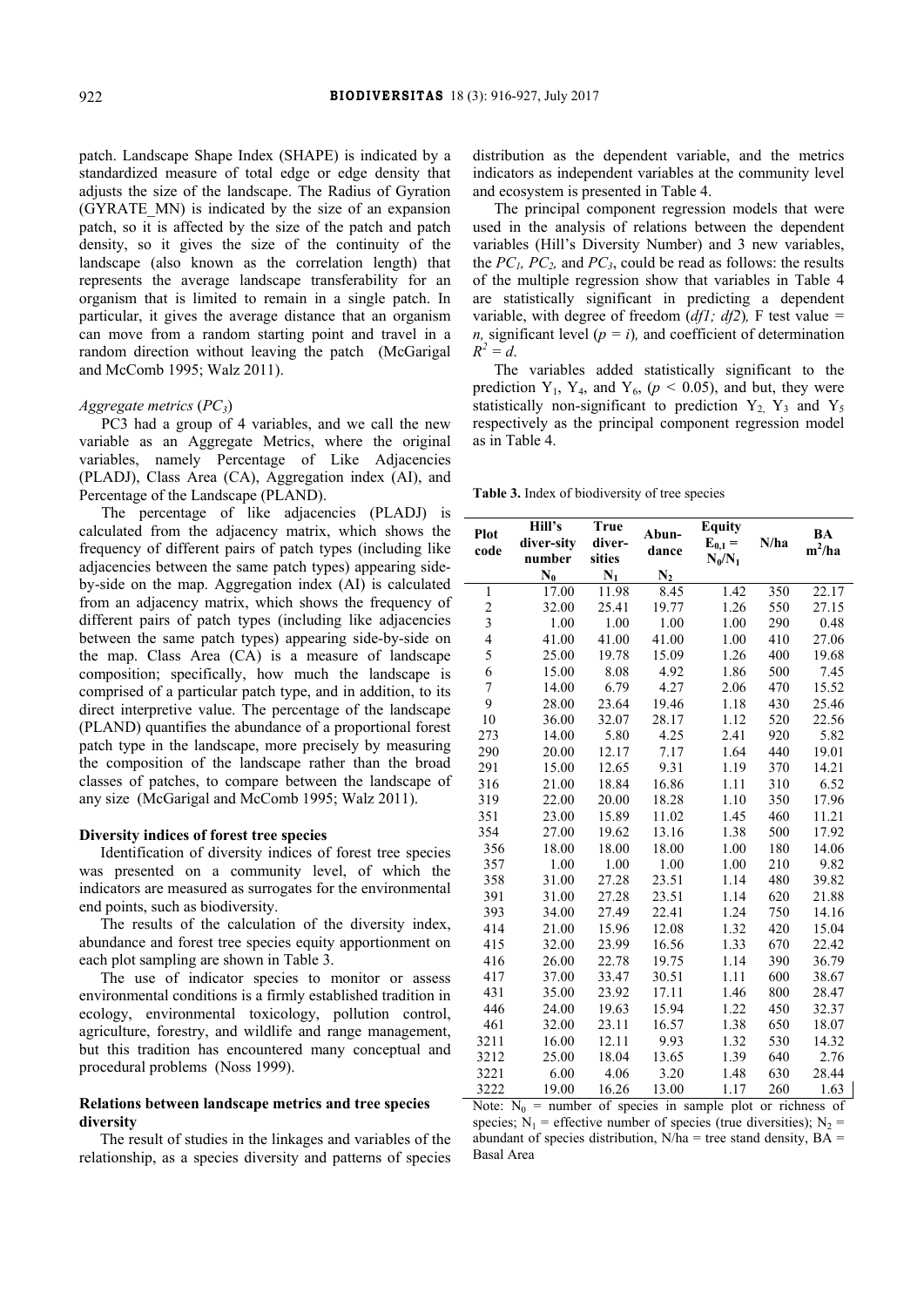| Dependent variable                             | <b>Principal Component Multiple-</b><br>regression Models | $df_1: df_2$ | F     | Significant | $\mathbf{R}^2$ |
|------------------------------------------------|-----------------------------------------------------------|--------------|-------|-------------|----------------|
| Richness Index of Species $(N_0)$              | $Y_1 = 20.812 - 5.251$ PC,                                | 1:28         | 4.242 | 0.049       | 0.132          |
| Effective Number of Species $(N1)$             | $Y_2 = 19.425 - 1.343 PC_3$                               | 1:28         | 1.199 | 0.283       | 0.041          |
| Abundant Index of Species distribution $(N_2)$ | $Y_3 = 16.461 + 1.572$ PC <sub>3</sub>                    | 1:28         | 1.821 | 0.188       | 0.061          |
| Equity Index of Species $(N_0/N_1)$            | $Y_4 = 1.252 - 0.087 PC_3$                                | 1:28         | 5.094 | 0.032       | 0.154          |
| Tree Density (N/ha)                            | $Y_5 = 574.758 + 134.963 PC_1$                            | 1:28         | 8.897 | 0.006       | 0.241          |
| Basal Area $(m^2/ha)$                          | $Y_6 = 28,288,147 + 8,885,947$ $PC_1 +$                   | 2:27         | 4.551 | 0.020       | 0.252          |
|                                                | $4,331.086PC_3$                                           |              |       |             |                |

Note: Testing the classical assumption of regression analysis has been done

#### **Discussion**

#### **Landscape metrics for biodiversity assessment**

The relationship between the structure of the landscape and regeneration of forest trees reflects the fact that a small change in the structure is possible in coinciding with the change in the composition of species. The succession of the stands is known to show a strong pattern of low diversity during the beginning phase of natural thinning, followed by an increasing gap opening of the canopy (Hakkenberg et al. 2016).

To find out how the influence of the change of landscape metrics against the composition and diversity of tree species, the deliberations of Table 2 and 4 were conducted, whereas a dependent variable is a parameter of the diversity of tree species, and is an indicator of forest landscape metrics that is used to explain the spatial change of habitat continuum. A multiple regression was run to detect the possible change of richness index of tree species  $(N_0)$ , an effective number of species or true diversities  $(N_1)$ , an abundance distribution of species  $(N_2)$ , tree density and basal area of trees stand.

# *Effect of changes of landscape metrics in the richness index of tree species,*

The multiple-regression models of the richness index of tree species,  $Y_1 = 20.812 - 5.251 PC_2$ , are significant at  $p =$ 0.049 and  $R^2 = 0.132$ , where the independent variable is Shape Metrics  $(PC_2)$ . It means that the multiple-regression models can be used to plan activities to increase the richness index of tree species on that tropical lowland forest. We can develop measurable efforts to reduce the complex shape of metrics, caused by an increasing in number and density of patches that bring to the reduction of the radius of gyration and patch contiguity.

The metrics of the patch shape group were particularly good indicators of overall species richness and diversity of woody plants, and several landscape metrics indicated overall species richness was much better than that of any single taxon (Schindler et al. 2013)

In the fragmented forests of Meranti Dangku, there were many parts of metrics which were dissipated and dissected by road construction and they were converted into other types of patches, so the number of patches increased, patch isolation also increased, and the richness index of species decreased.

The distance to viable habitats (isolation) also determines the composition and abundance of vegetation. The landscape fragmentation will reduce the radius of gyration and increased the complexity of the shape of patches so that isolate habitat will increase. Therefore, less isolated habitats have more frequent species-richness because they can be quickly settled (Walz 2011).

When forest areas have been reduced and fragmented considerably by logging, conversion and land-use change, or human-modified landscape, the first organisms to be impacted by deforestation and disturbance are plants. It is implied that the shape of complexity can be used to analyze the accuracy of the prediction of plant species richness (Sodhi et al. 2010).

There is a very important discovery from the regression equation, that there is a different phenomenon with Island Biogeography Theory (IBT), during the phase of fragmentation of dissipation and dissection, there should be a decline in tree species richness, but there was an increase in tree species richness, instead.

The forest rehabilitation and restoration activities should be directed to fill in the gap between patches, to reduce the number and density of patch, and also to increase the size of spatial connectedness or transmission of forest patches (patch contiguity).

# *Effect of changes in landscape metrics on the effective number of tree species*

The multiple-regression models of the effective number of tree species are  $Y_2 = 19.425 - 1.343 PC_3$ . Though, the *pvalue* of 0.283 is above the significance level (e.g.,  $p \leq$ 0.05), but the result doesn't attain statistical significance. It is implied that increasing measure of aggregate metrics of the landscape is not reliable enough to predict the effect of change of landscape metrics on an effective number of tree species (true diversity).

# *Effect of changes of landscape metrics in the abundant index of tree species distribution*

The multiple-regression models of the abundant index of tree species distribution are  $Y_3 = 16.461 + 1.572$  PC<sub>3.</sub> Though, the *p-value* of 0.188 is above the significance level (e.g.,  $p < 0.05$ ), the result does not attain statistical significance. It is implied that increasing measure of aggregate metrics of the landscape is not reliable enough to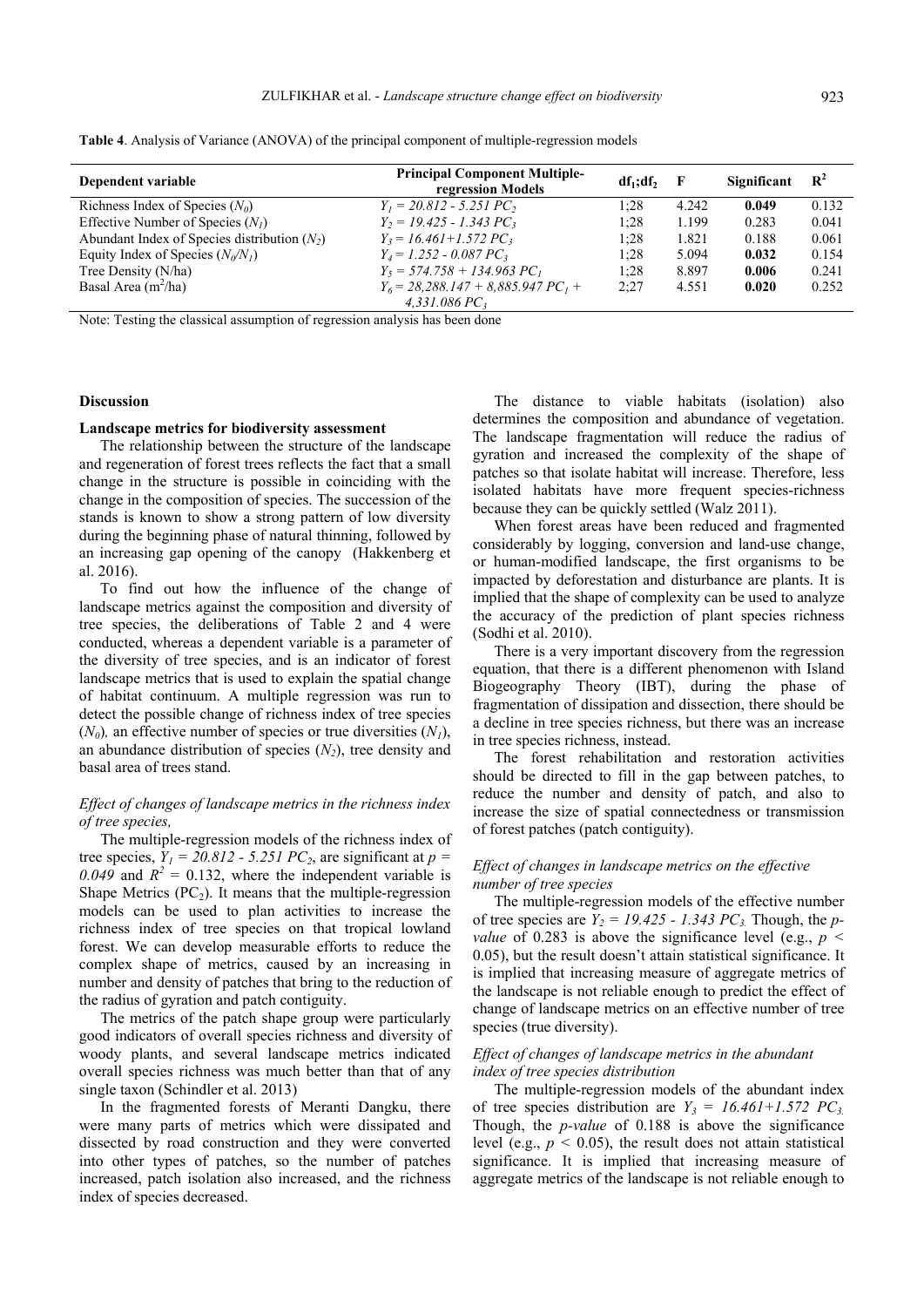predict the effect of change of landscape metrics on an abundant index of tree species distribution.

# *Effect of changes of landscape metrics in the equity index of tree species*

The multiple-regression models of the equity index of tree species is  $Y_4 = 1.252 - 0.087 PC_3$ , significant is at  $p =$ *0.032*, so it is below the significance level (e.g.,  $p < 0.05$ ) and  $R^2 = 0.154$ . The independent variable is Aggregate Metrics  $(PC_3)$ . It means that the multiple-regression models are reliable and can be used to predict the value of the species equity index on that tropical lowland forest.

This research shows that when the aggregate metrics are decreasing, then the landscape increasingly has more fragmented, broken apart and converted into another land use type. According to multiple regression models, variable  $PC<sub>3</sub>$  have a negative regression with an equity index of tree species (Y4). It is mean that fragmentation, breaking apart, decreasing in the degree of aggregation of the forest patch type will increase the equity of tree species. This finding seems to be the opposite of what was expected. Thus, it needs to understand how these parameters affect the metapopulational process (local extinction and recolonization), habitat preferences and dissemination capacities (Metzger 1997).

The equity index of species would be declined when a number of suitable habitats for these species reduced that were caused by the breaking apart of largest patches and an increase in a number of patches (Fahrig 2003; Lindenmayer and Fischer 2006).

Regarding to difficulty in interpreting indices, Li and Wu (2004) suggested specific improvements may be achieved in three areas, (a) combination of indices is most effective in a particular situation, (b) much easier to interpret the values of an index if the index is relative, ranging from 0 to 1 (or-1 to +1) and if the minimum and maximum values of the index have clear ecological meanings, (c) the ecological meanings of most landscape indices deserve further scrutiny.

Even though by doing the modification against of aggregate metrics  $(PC_3)$ , as demonstrated by the multipleregression models, it is statistically significant with small determinant level, and the species equity index of fragmented forest patches could be improved, but it still has no clear ecological meanings.

Li and Wu (2004) states that the ultimate goal of the landscape pattern analysis should be to achieve better explanations and predictions of ecological phenomena based on established relationships between pattern and process.

#### *Effect of changes of landscape metrics in tree density*

The multiple-regression models of the tree density is Y5 = 574.758 + 134.963 PC1. Significant is at *p* = 0.006, so it is below the significance level (eg,  $p \le 0.05$ ), R2 = 0.241, where the independent variable was Dimension Metrics (PC1) . It means that the multiple-regression models are reliable and can be used to predict the value of the density of the tree stand on that tropical lowland forest.

This research shows that when the dimension metrics are increasing, then the landscape is increasingly fragmented, broken apart and converted into another land use type.

With the equation of  $PC1 = -0.300$  SIEI-0.292 SIDI + 0.297 CONTAG-0.116 DIVISION + 0.108 MESH + 0.077 LPI, it means that in a landscape of forests that is increasingly fragmented, then the diversity of patches increased due to the conversion of patch of forests into another patch type, the contagion between patches is declining, a patch division increases, the effective mesh of the patches is declining, and the index of the largest patch is declining. If the dimension metrics of the fragmented forest is declining, then the estimated value of the tree density of the tree stand will decrease, and vice versa.

It means that by doing the modification at the variables of dimension metrics (PC1), there will be a significant influence, with the determination of 24.1%, and it will reduce the tree density of forest stands. The primary roles of other variables are productivity and stand conditions (Pokharel and Froese 2009).

# *Effect of changes of landscape metrics in basal area of tree stand*

The multiple-regression models of the basal area of the tree stand is  $Y6 = 28,288,147 + 8,885,947$  PC<sub>1</sub> + 4,331,086 PC<sub>3</sub>, it is significant at  $p = 0$ . 020 which is below the significance level (e.g.,  $p \le 0.05$ ) and  $R^2 = 0.252$ , and the independent variable is Dimension Metrics (PC1) and Aggregate Metrics (PC3). It means that the multipleregression models are reliable and can be used to predict the value of the basal area of the tree stand on that tropical lowland forest.

This research suggests that dimension metrics are going up and the aggregate metrics are going down, then the landscape is increasingly fragmented, broken apart and converted into another land use type.

With the equation of  $PC_1 = -0.300$  SIEI-0.292 SIDI + 0.297 CONTAG-0.116 DIVISION + 0.108 MESH + 0.077 LPI, it is means that landscape of forests are increasingly fragmented, then the diversity of patches increased due to the conversion of patch of forests into another patch type, the contagion between patches is declining, a patch division increases, the effective mesh of the patches is declining, and the index of the largest patch is declining.

With the equation of  $PC_3 = 0.387$  PLADJ + 0.380 AI + 0.185 CA + 0.177 PLAND, likewise, if the forest landscapes are increasingly fragmented, the aggregation patches decreases, the class area of forest patch type decreases, and the percentage of the proportional abundance of a forest patch is decreased too, there will be the aggregate metrics of the fragmented forest which is increasingly declining.

Based on the multiple regression models of the basal area of the tree stand, if the dimension metrics and the aggregate metrics of the fragmented forest are declining, then the estimated value of the basal area of the tree stand will be decreased.

Increment equations may predict growth or yield of the basal area or in diameter, but it should ensure reliable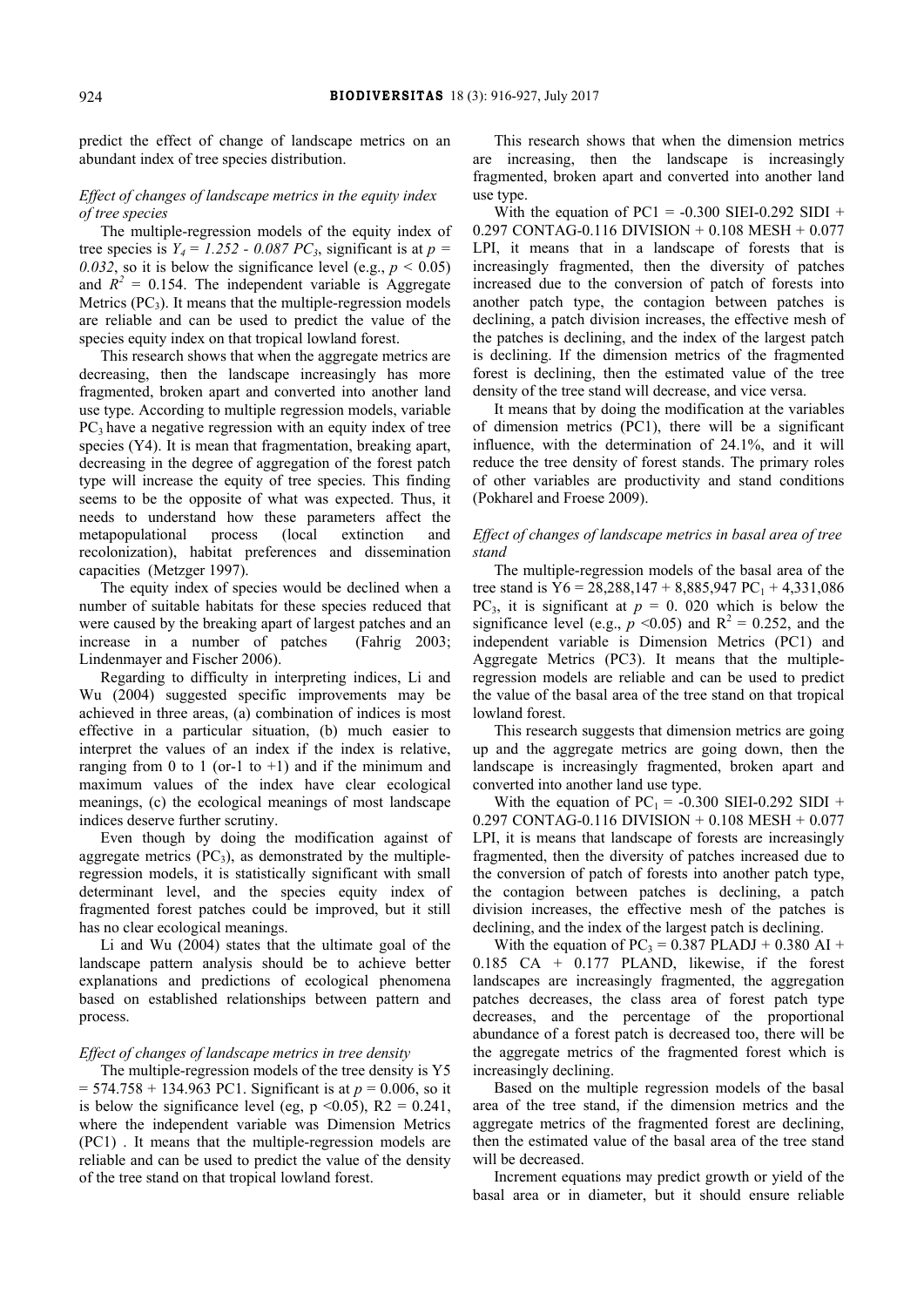predictions of all species are present (Vanclay 1995). It means that by doing the modification at the variables of dimension metrics (PC1) and aggregate metrics (PC3), a significant influence will happen. And with the determination of 25.2%, it will reduce the basal areas of forest stands. The primary roles of other variables are productivity and stand conditions (Pokharel and Froese 2009). This finding will contribute significant benefits in designing a silviculture system on lowland tropical forest restoration.

It is implied that dimension metrics (PC1) and aggregate metrics (PC3) can be used to improve the accuracy of the basal area of a tree stand.

# **Implications for biodiversity conservation and forest restoration**

In the context of management of forest production, impacts of selective logging in Indonesia on tree species diversity seem to vary, showing little effect on tree species diversity or a negative impact (Sodhi et al. 2010). A study on the effects of selective logging on vegetation in Kalimantan (Indonesian Borneo) found that harvesting removed 62% of the dipterocarps basal area. However, a subsequent study from the same area showed that there was an increase in tree species diversity eight years after selective logging (Slik et al. 2009; Majumdar et al. 2014).

To truly understand the current status and forecast the future state of tropical diversity, we must also understand the levels and patterns of biodiversity in landscapes actively managed and modified by humans or a wide variety of traditional and commercial purposes, in promoting an effective environmental policies and landscape management practices, including biodiversity conservation (Amici et al. 2015; Chazdon et al. 2015).

In this research, a metrics landscape can be used in a prediction of the richness index, equity index, tree density and stamp basal area of tree species with statistically significant ( $p < 0.05$ ) and coefficients deterministic 13.2%, 13.1%, 24.1% and 25.2%, respectively, but it is not reliable enough to predict the effective number of species, and an abundance of tree species distribution.

Based on the principal component multiple-regression models on the basal area of trees stand, the results of this study, showed an action plan that is aimed to modify the landscape structure and to improve the tree density and basal area of forest structure, and it could be directed into two components of  $PC_1$  and  $PC_3$ . In order to enhance the dimensions metrics, some points should be undergone such as: (i) stop the conversion of forest patch into another patch type, (ii) re-arrange the activity that spatially will effect to decrease of the largest patch index, and (iii) increase the effective mesh size of forest patches, (iv) avoid the subdivision of patches, so the contagion of the patches will increase.

The other efforts to reduce the complexity of shape metrics that should be carried out, with some stressing point, are as follows: (i) to reduce the number and density of patches, (ii) to increase the contiguity between patches of the same type, (iii) to simplify the shape of the patches, and the result is a radius of gyration of a core patch would be grown.

In the context of biodiversity conservation, availability of the map of land use and land cover may not be sufficient to predict species richness and abundance of tree species distribution (Walz 2011). Is there any possibility to derive the data of species diversity from landscape structure, by means of formulating the specific goals of a particular landscape management for the purpose of the biodiversity conservation and forest restoration? (Walz and Syrbe 2013).

Haddad et al. (2016) states that the effect of forest fragmentation on species diversity arises in part because of the many ways of each species responds to edge changes, patch configuration and metrics quality, and not just all species, all individuals of the same species responding in different ways (Cote et al. 2016).

However, the landscape metrics still can be used for the habitat modeling of individual species or groups of species. These relationships can be made comprehensible using landscape metrics (Morris 2014; Amici et al. 2015; Hakkenberg et al. 2016), which we are able to show local plant variety is satisfyingly predicted by relatively simple landscape metrics (Walz 2011).

To really understand the current status and prediction of the future diversity of tropical forests, we also have to understand the level and pattern of biodiversity in the landscape of activities managed and modified by humans for various purposes, including commercial and traditional biodiversity conservation (Anand et al. 2010; DeClerck et al. 2010; Neuschulz et al. 2011; Chazdon et al. 2015). Haddad et al. (2016) states from a new perspective on the loss of ecology due to habitat loss and fragmentation, metacommunity theory to understand and predict the properties of spatial networks of interacting species and abiotic factors should be done, i.e. the dynamic interaction between species, environment and abiotic space, since they all have a depth effect (separate and combination) on the coexistence of species, species diversity, and functioning of ecosystems.

 In fragmented landscapes, human-modified habitats may enhance functional connectivity by providing suitable dispersal conduits for early successional specialists (Amaral et al. 2016). Landscape preservation is the key to biodiversity and species conservation (Morris 2014). Forest harvesting and other management practices should take into account the landscape structure of forests to benefit tree species diversity and its maintenance, for instance by avoiding opening too much the canopy cover (Torras and Saura 2008). In addition, studies incorporating multiple measures of the landscape structure as a driver and indicator of biodiversity would further improve our understanding of how to best manage for ecosystem services provision (Schindler et al. 2013; Ziter 2016)).

We recommend integrating forest inventory and landscape structure monitoring into forest management plans. This enhances the sustainability of the forest resources and promotes the evaluation of effects of forest management on a landscape structure, and vice versa (Torras et al. 2008; Schindler et al. 2013). A design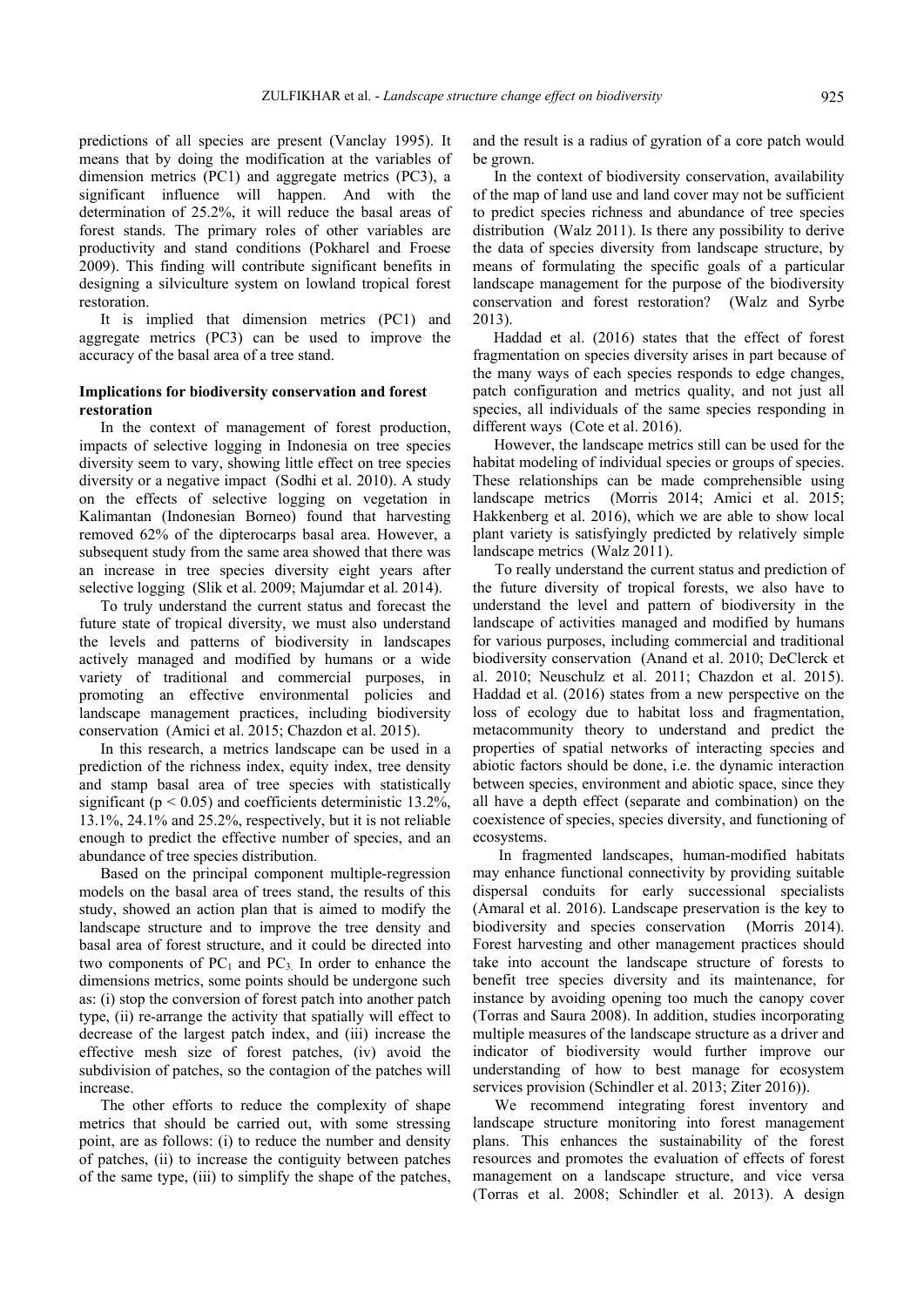following landscape ecology principles has permitted the development of a management plan and silvicultural activities (Navarro-Cerrillo 2012).

In summary, the effect of the change of landscape metrics, especially on the growth of regeneration and succession of secondary forest (especially for young trees class) in the sub-landscape of Meranti Ulu, Meranti Ilir and Dangku significantly influenced the richness and of tree species, and the growth of the density and basal area of tree species. Sub-landscape of Dangku has the average value of the Shannon-Wiener index which is relatively same with that of sub-landscape of Meranti Ilir, but, the tree species richness index, density of tree species and basal area in sub-landscape of Dangku is higher than Meranti Ilir. This indicates that the entropy of the natural succession process of the secondary forest ecosystems in the sub-landscape of Dangku was relatively steadier than in the sub-landscape of Meranti Ilir. The role of the interior forest is crucial, because although fragmentation has been stimulating the increase in the index of richness and equity of tree species, but the estimated value of species richness indices, the effective number of species, abundance distribution of species, and species equity in the sub-landscape of Kapas is higher than in Meranti Ulu, and successively is higher than in Dangku, and in Meranti Ilir. The change of landscape metrics leads to the decolonization of the composition and diversity of tree species in the succession process of the secondary natural forest, and significantly causes a rise in the tree species richness index. This phenomenon is deviating from the Island Biogeography Theory (IBT), and this is allegedly due to edge effects, shade-intolerant on the gap dynamics of forest canopies, connectivity between patches, and seed dispersal. The structure of landscape on the mosaics of remnants natural forest patches can be changed by modification of the landscape (human-modified landscape), by repairing the connection and habitat corridors between forest patches, by increasing contiguity and cohesion between patches, and unifying some patches into an aggregate of patch habitat, to make bigger patch size.

## **ACKNOWLEDGEMENTS**

This research is supported by the Biodiversity and Climate Change Project (GIZ-BIOCLIME). We thank Dr. Helmuth Dotzaner, Berthold Haasler, Hendi Sumantri and Rendra Bayu Prasetyo for all facilities and support, and special thank to Prof. Tukirin Partomihardjo and Prof. Lilik Budi Prasetyo, who had supported us with their idea and comments.

#### **REFERENCES**

- Amaral KE, Palace M, O'Brien KM, Fenderson LE, Kovach AI. 2016. Anthropogenic habitats facilitate dispersal of an early successional obligate: Implications for restoration of an endangered ecosystem, PLoS ONE 11 (3). DOI: 10.1371/journal.pone.0148842.
- Amici V, Rocchini D, Filibeck G, Bacaro G, Santi E, Geri F, Landi S, Scoppola A, Chiarucci A. 2015. Landscape structure effects on forest

plant diversity at local scale: Exploring the role of spatial extent, Ecol Complex 21: 44-52.

- Anand MO, Krishnaswamy J, Kumar A, Bali A. 2010. Sustaining biodiversity conservation in human-modified landscapes in the Western Ghats: Remnant forests matter. Biol Conserv 143 (10): 2363-2374.
- Blaschke T. 2010. Object based image analysis for remote sensing. ISPRS J Photogrammetr Remote Sens 65 (1): 2-16.
- Chao A, Chiu C-H, Jost L. 2014. Unifying species diversity, phylogenetic diversity, functional diversity, and related similarity and differentiation measures through Hill Numbers. Annu Rev Ecol Evol Syst 45 (1): 297-324.
- Chazdon RL, Harvey CA, Komar O, Griffith DM, Bruce G, Martínezramos M, Morales H, Nigh R, Soto-pinto L, Breugel V, Philpott SM, Morales H, Nigh R, Soto-pinto L, Breugel M Van, Philpott SM. 2015. Beyond Reserves : A Research Agenda for Conserving Biodiversity in Human-modified. Biotropica, 41 (2): 142-153.
- Clough Y, Krishna VV, Corre MD et al. 2016. Land-use choices follow profitability at the expense of ecological functions in Indonesian smallholder landscapes. Nature Commun 7: 13137. smallholder landscapes. Nature Commun 7: 13137 DOI:10.1038/ncomms13137.
- Cote J, Bestion E, Jacob S, Travis J, Legrand D, Baguette M. 2016. Evolution of dispersal strategies and dispersal syndromes in fragmented landscapes. Ecography 40: 56-73.
- Darajati W, Pratiwi S, Herwinda E, Radiansyah AD, Nalang VS, Nooryanto B, Rahajoe JS, Ubaidillah R, Maryanto I, Kurniawan R, Prasetyo TA, Rahim A, Jefferson J, Hakim F. 2016. Indonesian Biodiversity Strategy and Action Plan (IBSAP) 2015-2020. Kementerian Perencanaan Pembangunan Nasional/BAPPENAS, 2016. [Indonesian]
- DeClerck FAJ, Chazdon R, Holl KD, Milder JC, Finegan B, Martinez-Salinas A, Imbach P, Canet L, Ramos Z. 2010. Biodiversity conservation in human-modified landscapes of Mesoamerica: Past, present, and future. Biol Conserv 143 (10): 2301-2313.
- Fahrig L. 2003. Effects of habitat fragmentation on biodiversity. Ann Rev Ecol Evol Syst 34: 487-515.
- Fischer J, Lindenmayer DB. 2007. Landscape modification and habitat fragmentation: A synthesis. Global Ecol Biogeogr. doi: 10.1111/j.1466-8238.2007.00287.x.
- Forman RTT. 1995. Some general principles of landscape and regional ecology. Landsc Ecol 10 (3): 133-142.
- Frohn RC, Autrey BC, Lane CR, Reif M. 2011. Segmentation and objectoriented classification of wetlands in a karst Florida landscape using multi-season Landsat-7 ETM+ imagery. Intl J Remote Sens 32 (5): 1471-1489.
- Global Policy Unit-IUCN. 2017. The Fifth Session of the Intergovernmental Science-Policy Platform on Biodiversity and Ecosystem Services (IPBES-5), held on 7 to 10 March 2017 in Bonn, Germany. http://www.ipbes.net/
- Haddad NM, Holt RD, Fletcher RJ, Loreau M , Clobert J. 2016. Connecting models, data, and concepts to understand fragmentation's ecosystem-wide effects. Ecography 125 (3): 336-342.
- Haines-Young R. 2009. Land use and biodiversity relationships. Land Use Pol 26 (Suppl. 1). doi: 10.1016/j.landusepol.2009.08.009.
- Hakkenberg CR, Song C, Peet RK, White PS, Rocchini D. 2016. Forest structure as a predictor of tree species diversity in the North Carolina Piedmont. J Veg Sci 27 (6): 1151-1163.
- Henderson PA. 2003. Practical Methods in Ecology. Blackwell, Berlin.
- Hill MO. 1973. Diversity and equity: a unifying notation and its consequences. Ecology 54 (2): 427-432.
- Laliberte AS, Rango A, Havstad KM, Paris JF, Beck RF, McNeely R, Gonzalez AL. 2004. Object-oriented image analysis for mapping shrub encroachment from 1937 to 2003 in southern New Mexico. Remote Sens Environ 93 (1-2): 198-210.
- Li H, Wu J. 2004. Use and misuse of landscape Indices. Landsc Ecol 19 (4): 389-399.
- Lindenmayer DB, Fischer J. 2006. Habitat Fragmentation and Landscape Change: An Ecological and Conservation Synthesis. Island Press Washington, D.C.
- Liu H, Zhou Q. 2004. Accuracy analysis of remote sensing change detection by rule-based rationality evaluation with post-classification comparison. Intl J Remote Sens 25 (5): 1037-1050.
- Liu Z, Stevenson GD, Barrett HH, Kastis GA, Bettan M, Furenlid LR, Wilson DW, Woolfenden JM. 2004. Imaging recognition of multidrug resistance in human breast tumors using 99mTc-labeled mono cationic agents and a high-resolution stationary SPECT system,